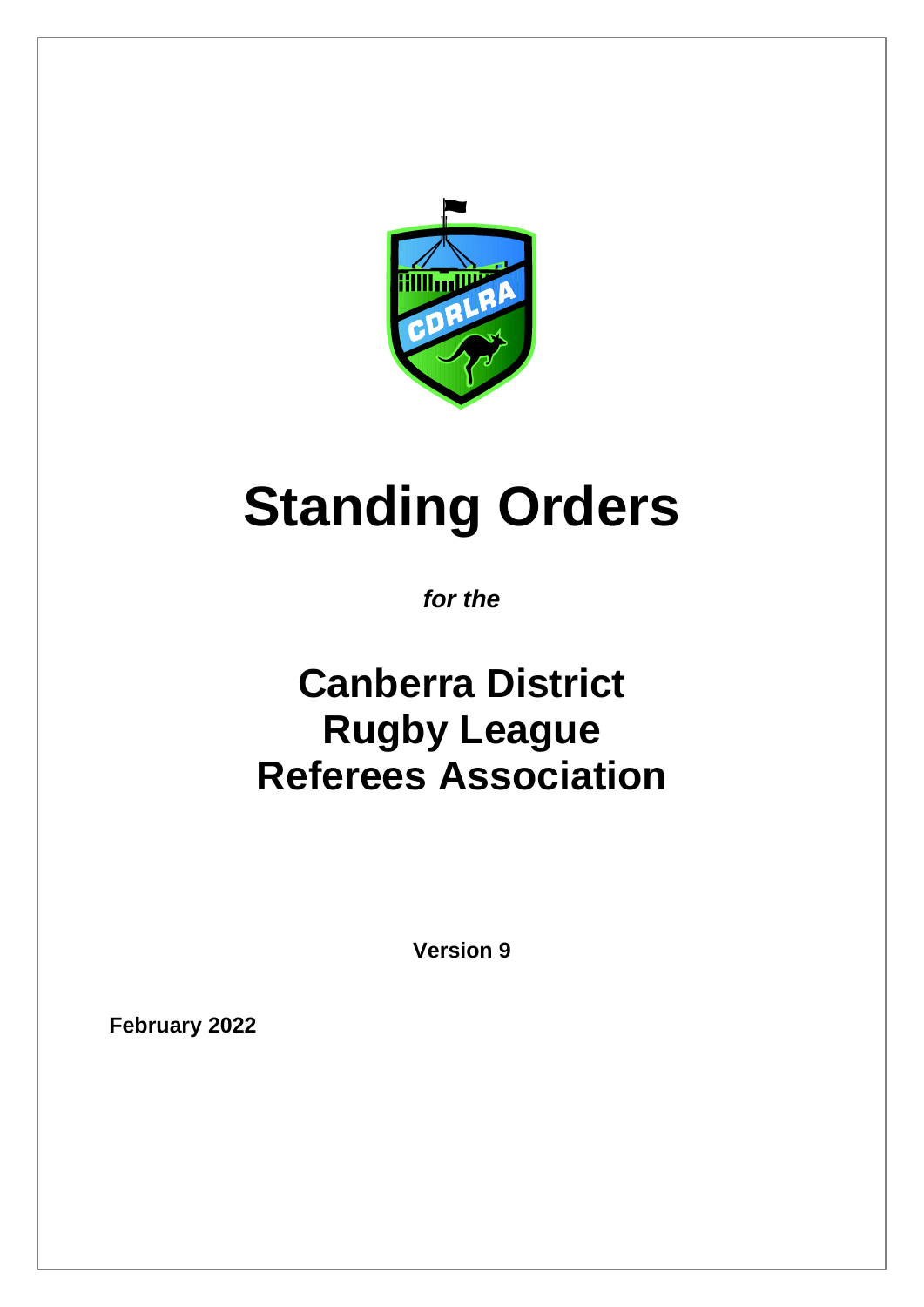## **Table of Contents**

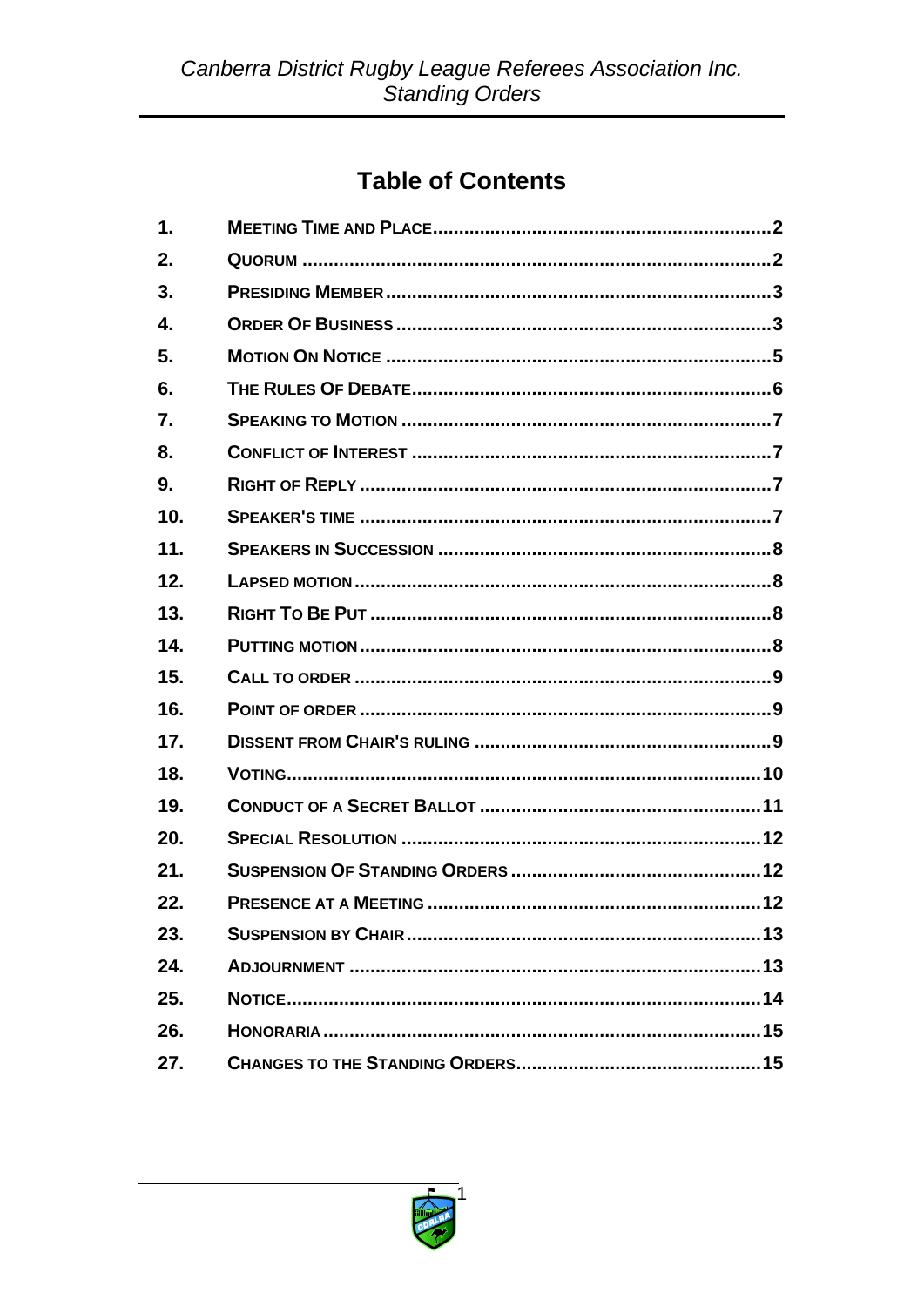#### *1. Meeting Time and Place*

- (1) Unless otherwise provided by these rules or specifically authorised by the Board, meetings shall:
	- (a) Commence after 5pm on a weekday or 9am on a weekend;
	- (b) Consider no new business after 10:00 pm;
	- (c) Adjourn before 10:30 pm; and
	- (d) Be held at a location that is open and accessible to all members of the Association.
	- (e) The Board may authorise that the meeting be held using a method of communication, or a combination of methods of communication, that allows a member taking part to hear or otherwise know what each other member taking part says without the members being in each other's presence.
	- (f) A person who takes part in a meeting conducted under subsection (e) is taken, for all purposes, to be present at the meeting.
- (2) The meeting should begin as soon as a quorum is present at the designated venue, at or after the advertised starting time.

#### *2. Quorum*

- (1) No item of business is to be transacted at a General Meeting unless a quorum of members entitled under these rules to vote is present during the time the Meeting is considering that item.
- (2) Ten (10) members present in person (being members entitled under these rules to vote at a Meeting) constitute a quorum for the transaction of the business of a General Meeting or Annual General Meeting.
- (3) If within half an hour after the appointed time for the commencement of a General Meeting a quorum is not present, the Meeting:
	- (a) if convened on the requisition of members, is to be dissolved, and

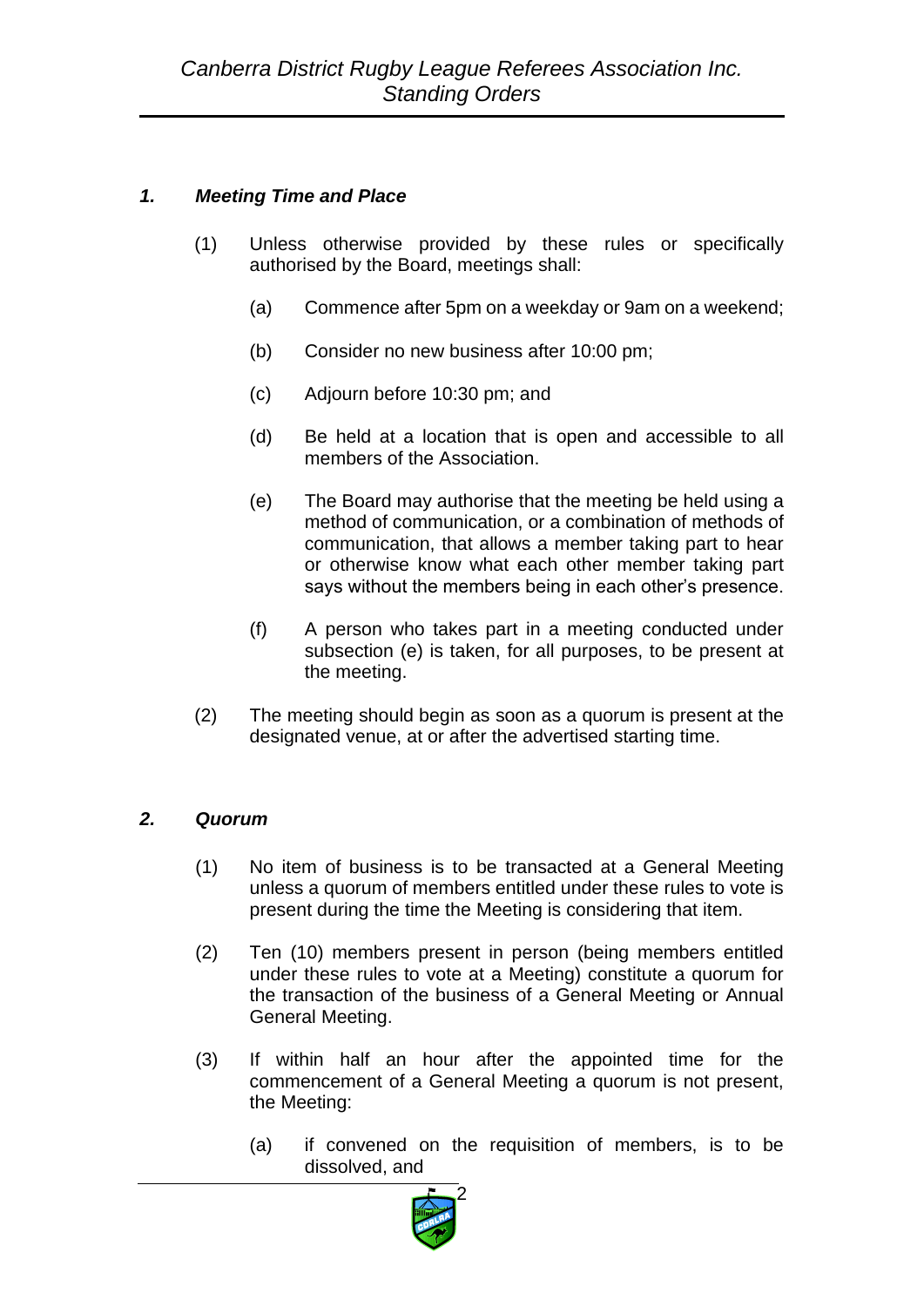- (b) in any other case, is to stand adjourned to the same day in the following week at the same time and (unless another place is specified at the time of the adjournment by the person presiding at the Meeting or communicated by written notice to members given before the day to which the Meeting is adjourned) at the same place.
- (4) If at the adjourned Meeting a quorum is not present within half an hour after the time appointed for the commencement of the Meeting, the members present (being at least 10) is to constitute a quorum.

#### *3. Presiding Member*

- (1) The Chairman of the Board is to preside as chairperson at each General Meeting and Board Meeting of the Association.
- (2) If the Chairman is absent or unwilling to chair the meeting, then the Director, Marketing and Member Services is to assume the Chair.
- (3) If both the Chairman and Director, Marketing and Member Services are either absent or unwilling to assume the Chair, the members present shall elect one other who is present to preside as chair at the meeting.
- (4) The duly elected member shall commence the meeting without further delay.

#### *4. Order Of Business*

- (1) The usual Order of Business for a General Meeting shall be:
	- (a) Guest Speakers, if any;
	- (b) Minutes Silence / Motions of Condolence;
	- (c) Apologies;
	- (d) Confirmation of Minutes for previous meeting;
	- (e) Items arising from Minutes of previous meeting;

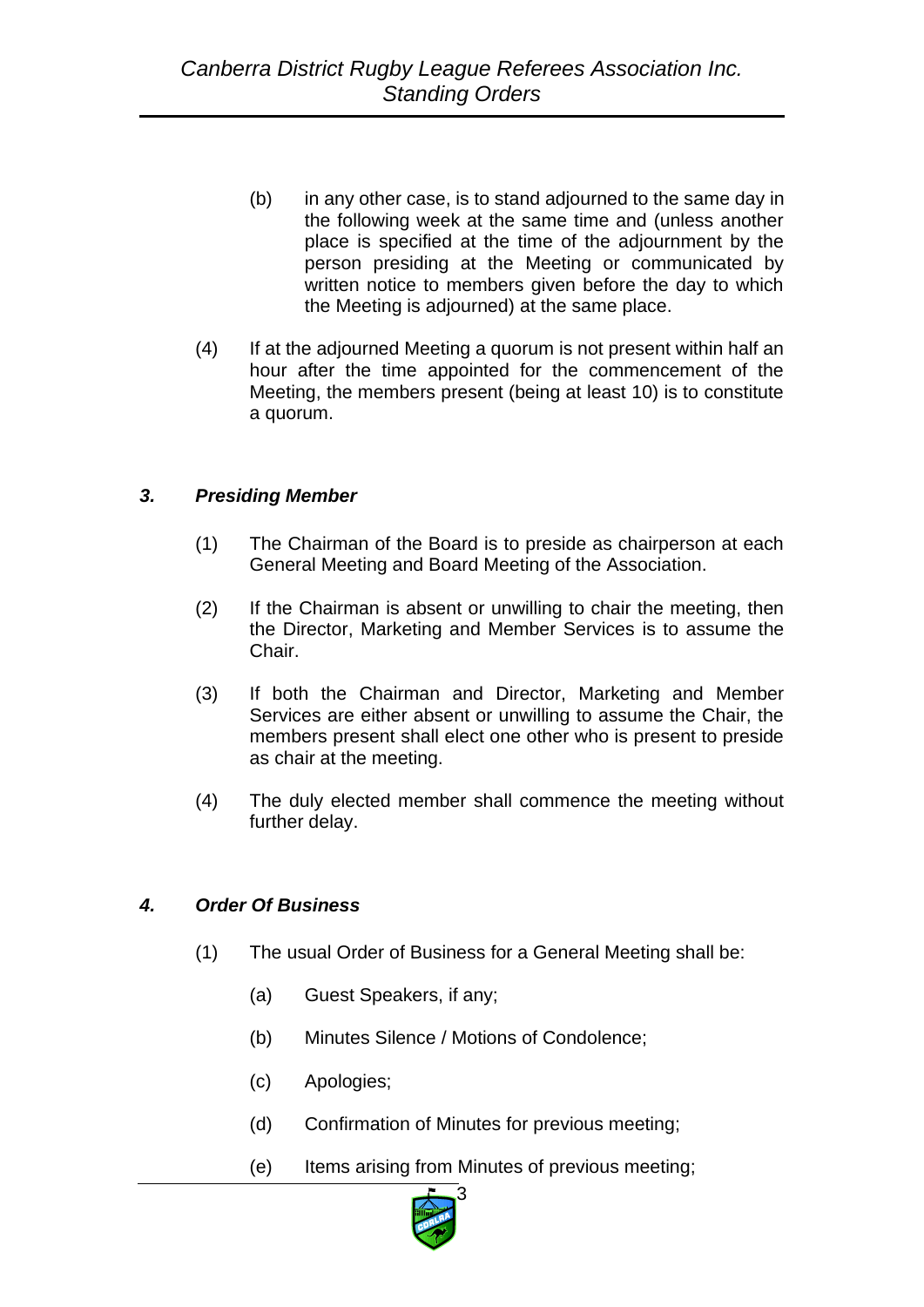- (f) Confirmation of Board meeting minutes;
- (g) Items arising from Minutes of previous Board meeting;
- (h) Correspondence;
- (i) Election of new Members
- (j) Reports;
	- (i) Chairman;
	- (ii) Executive Officer;
	- (iii) Financial Report;
	- (iv) Director of Referees;
	- (v) Deputy Director of Referees;
	- (vi) Director, Marketing and Member Services
	- (vii) Delegate NSWRLRA
	- (viii) Member, CRRL Committee
	- (ix) Director, Recruitment and Retention;
	- (x) Any other Reports.
- (k) Items arising from reports;
- (l) Special Resolutions;
- (m) Elections;
- (n) Motions on Notice;
- (o) General Business.
- (2) The usual Order of Business for an Annual General Meeting shall be:
	- (a) Apologies;

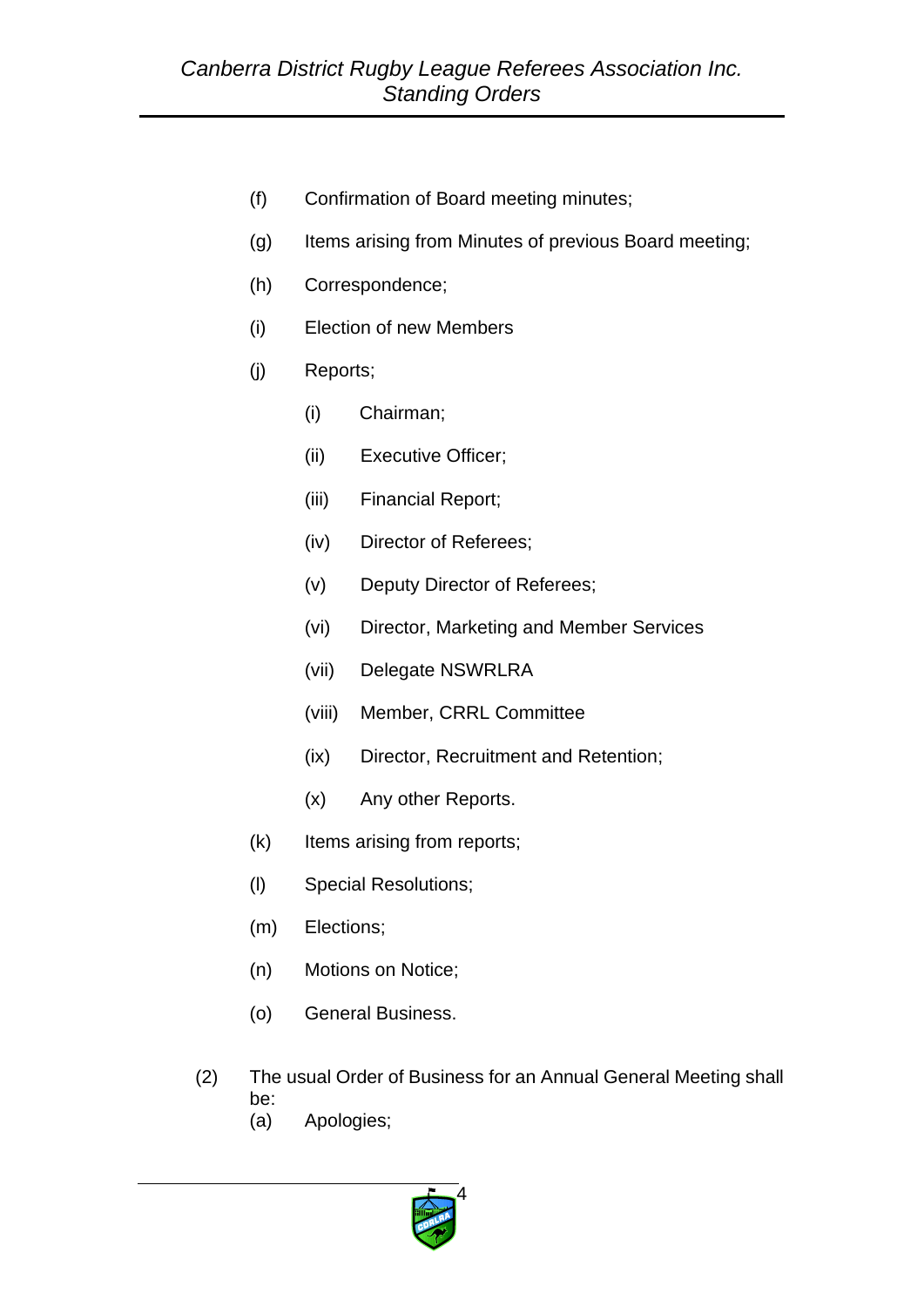- (b) Confirmation of Minutes for previous Annual General Meeting;
- (c) Correspondence;
- (d) Financial Statements and Auditors Report;
- (e) Annual Report;
- (f) Honoraria
- (g) Election of Board members;
- (h) Special Resolutions;
- (i) Board Recommendations;
- (j) General Business.
- (3) The order of business of an Association meeting may be altered by resolution of that meeting.

#### *5. Motion On Notice*

- (1) A member may give notice of a motion to place business on the agenda paper for the next Association meeting.
- (2) A member may give notice of motion for the purpose of rescinding and/or amending any motion carried at a meeting of the Association and this is called a recision motion.
- (3) A recision motion placed on notice does not nullify the decision of the motion it seeks to rescind until the recision motion itself is carried at the subsequent meeting.
- (4) A motion on notice must be read to the meeting and handed to the Chair. The Chair may not allow discussion of the motion at the meeting at which the motion is placed on notice.
- (5) Motions on notice take precedence in next meeting over other motions and must be dealt with in the order they were placed on notice, unless otherwise ordered by the meeting.
- (6) If the mover in whose name the motion on notice stands is not present, then the motion shall lapse.

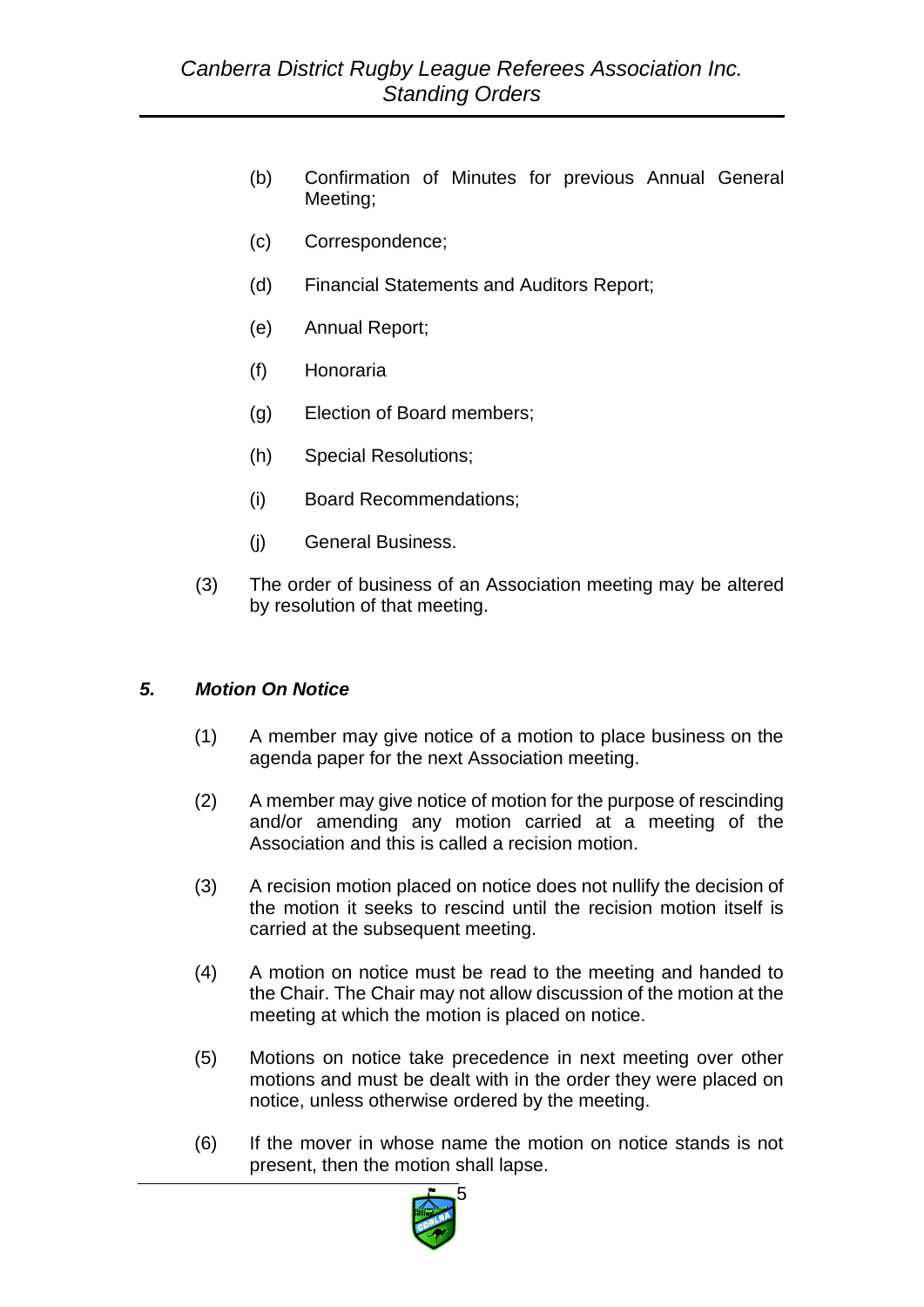#### *6. The Rules Of Debate*

The rules of debate are as follows:

- (1) A motion must be moved and seconded
- (2) A motion must be clear in its meaning, and not be a recision of a previously passed motion, unless notice has been given as per Clause 6.2
- (3) The mover speaks to the motion;
- (4) The seconder may speak or choose to "reserve their right" and speak later in debate;
- (5) Once a motion has been proposed and seconded, it may be amended by leaving out, substituting or adding words. An amendment must be clear in its meaning. Any amendment which is a direct negative to a motion, or which does not preserve the substance of the original motion must be ruled out of order by the Chair and may not proceed.
- (6) If the amendment is acceptable to the mover of the original motion, then the amendment is incorporated onto the motion and debate continues on the motion as amended
- (7) If the amendment is not acceptable to the mover of the original motion, then debate on the original motion ceases, and debate takes place on the amendment
- (8) Only one amendment may be considered at any time. Debate on the amendment continues until it is won or lost. If the amendment is won, it becomes the motion and debate continues on the motion as amended. If the amendment is lost, debate continues on the original motion, unless a further amendment is moved.
- (9) Speakers speak in succession for and against the motion or the amendment;
- (10) Right of reply by the mover of the original motion;
- (11) Vote on motion (or motion as amended as the case may be).

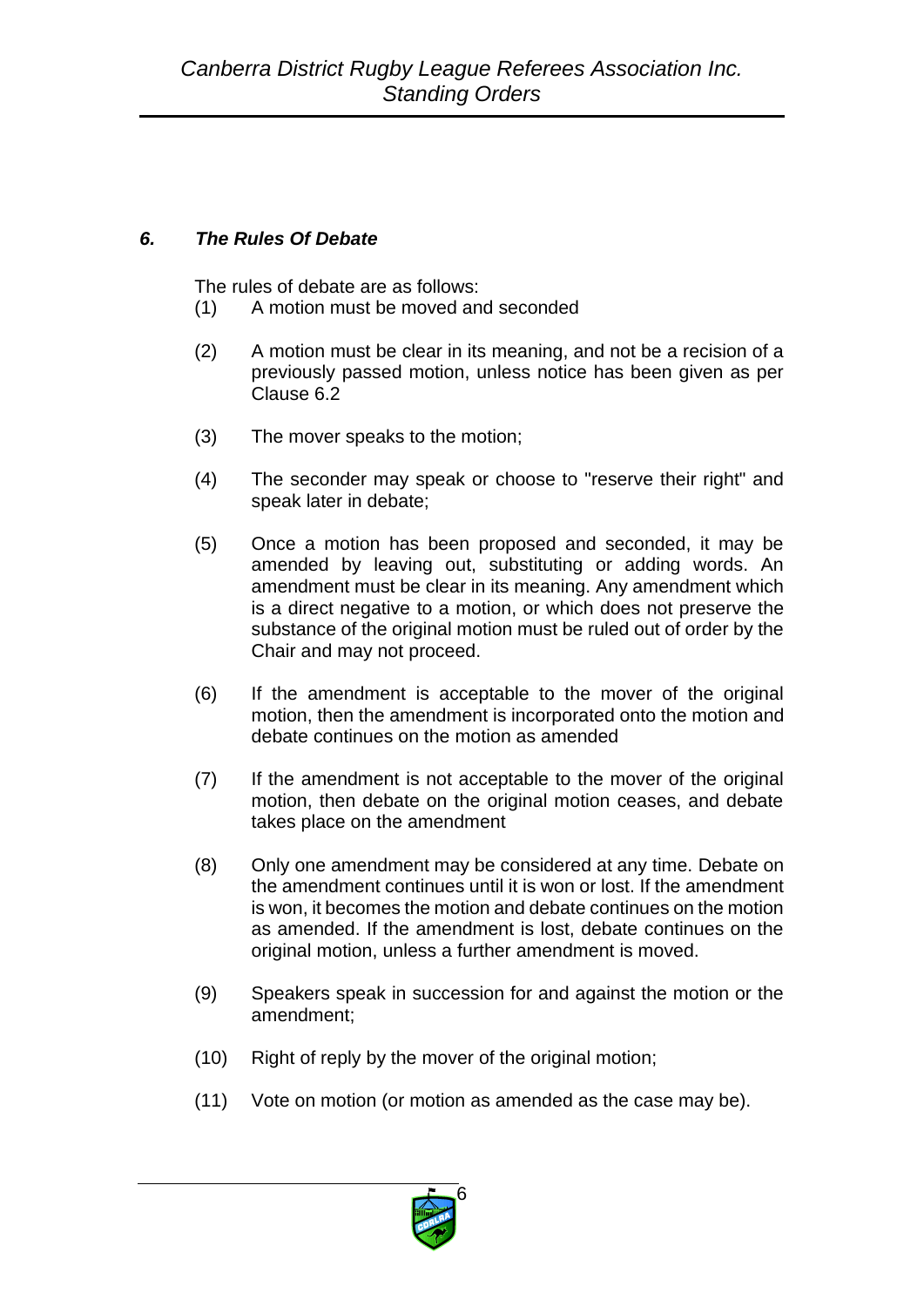#### *7. Speaking to Motion*

- (1) Any member desiring to propose a motion or an amendment, or to discuss the matter under consideration, must notify the Chair of their intention to speak. The Chair calls upon the speakers in succession and as far as possible in the order that they notify the Chair.
- (2) No member may speak more than once to any motion or amendment before the Chair unless by way of personal explanation or with the consent of the meeting.
- (3) Any member wishing to speak to a motion shall rise to their feet when called upon by the Chair to speak.

#### *8. Conflict of Interest*

- (1) Any member wishing to speak to a motion, in which they have a personal or professional conflict of interest, shall declare such interest before they speak.
- (2) Conflicts of interest shall include, but are not limited to, issues of employment (either full or part time), shareholdings and memberships.
- (3) Any member having a conflict of interest in any matter before a Board or general meeting must also declare their interest prior to any vote being made on the matter in question.

#### *9. Right of Reply*

The mover of the original motion has the right of reply. No further discussion shall be allowed after the mover has replied.

#### *10. Speaker's time*

In debate, the mover is allowed five minutes for speaking in support of their motion, subsequent speakers three minutes, and the mover three minutes in reply. The time of discussion is limited to twenty minutes for each motion, unless extended by motion.

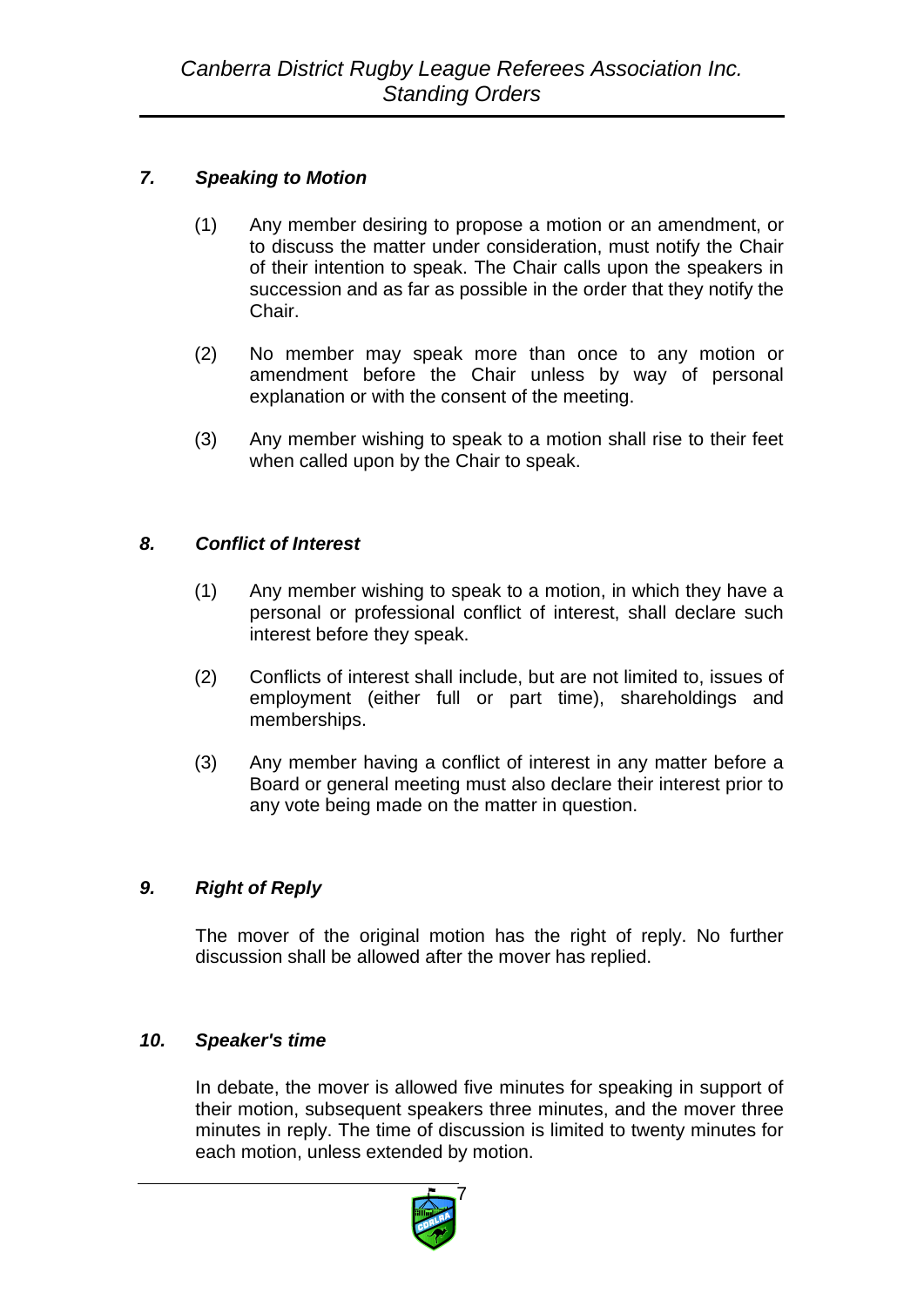#### *11. Speakers in Succession*

- (1) No more than two members may speak in succession on one side, either for or against any motion before the meeting. If, at the conclusion of the second speaker's remarks, no member rises to speak on the other side, the motion or amendments shall be put to the meeting after the mover has replied.
- (2) The Chair may test whether there is opposition to a motion prior to any speeches and, if and only if there is no objection from any member, may put the motion without debate.
- (3) If, after the mover and seconder have spoken for a motion and there is no speaker in opposition, the mover shall have no right to reply and the motion shall be put without further discussion.

#### *12. Lapsed motion*

Any motion or amendment not seconded may not be further debated, but lapses.

#### *13. Right To Be Put*

- (1) A member shall have the right at any time during the debate to move "That the motion now be put" provided that at least two speakers have spoken for and two against, and this motion shall be submitted by the Chair to the vote without further discussion.
- (2) If passed, the Chair shall put the motion under discussion to the meeting without further debate except that the mover has the right of reply.

#### *14. Putting motion*

(1) Immediately the debate on a motion shall be concluded, the Chair shall put the motion to the meeting in a distinct and audible manner. The motion being put shall be resolved in the affirmative or negative by the voices, unless a show of hands or a secret ballot is requested by any Member.

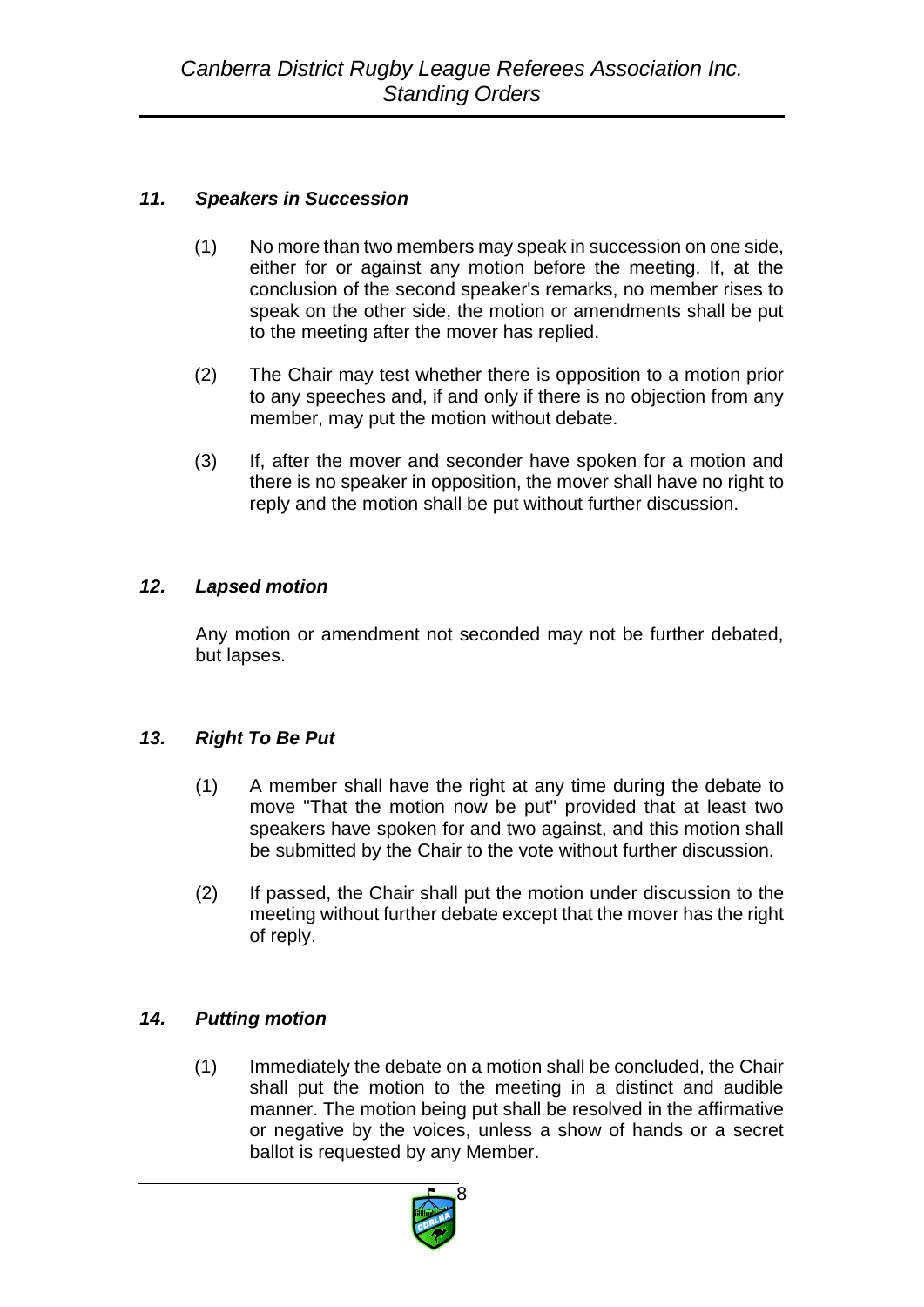(2) No member shall speak on any motion after the Chair has put the motion to the vote.

#### *15. Call to order*

When the Chair calls the meeting to order during a debate, all members, whether speaking or proposing to speak, must sit down, and the Chair must be heard without interruption.

#### *16. Point of order*

- (1) No member, when speaking, may be interrupted unless a member calls a point of order, when the speaker must sit down and the member calling the point of order must be heard.
- (2) A point of order may only be made on a matter of procedure and may not debate the motion. The member calling a point of order must state immediately and succinctly which part of these Standing Orders is not being complied with.
- (3) The Chair may either hear further discussion or decide at that stage, but the Chair must rule on the point of order before debate is resumed.

#### *17. Dissent from Chair's ruling*

- (1) Any member dissatisfied with the Chair's ruling may move a motion of dissent in the following terms: "That the Chair's ruling be dissented from".
- (2) In such a case the Chair shall step aside and the Deputy Chair shall assume the Chair for the dissent vote.
- (3) If the Deputy Chair is unable or unwilling to assume the Chair, the members present shall elect another Board member to chair the dissent vote.
- (4) The mover may speak for one minute and then the Chair may speak for one minute, stating their reasons for the ruling given.

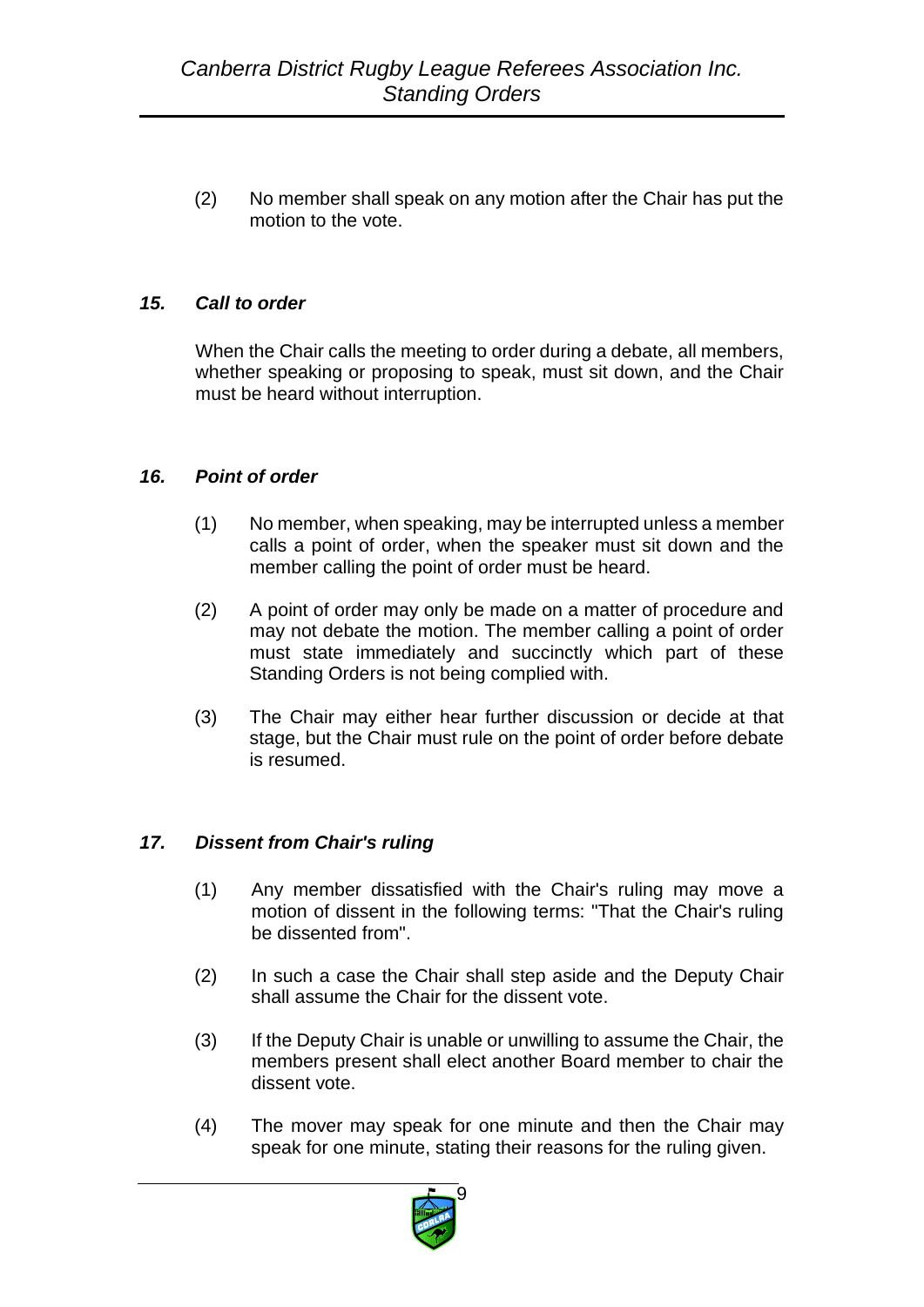- (5) The motion must then immediately be put to the meeting, without further discussion in the following form: "The motion is that the Chair's ruling be upheld".
- (6) At the conclusion of the vote the original Chair shall resume the chair and the meeting shall proceed as resolved by the meeting.

#### *18. Voting*

- (1) On any question arising at a general meeting of the Association a member has one vote only.
- (2) Proxy voting is permitted only when voting on a Special Resolution. Such a proxy vote must be on a form approved and made available by the Board, signed by the member voting by proxy and tendered at the meeting at which the Special Resolution is being put and which has been delivered to the Executive Officer prior to the commencement of that meeting. To be valid the proxy vote must clearly indicate the intention of the member lodging the proxy vote.
- (3) In the case of an equality of votes on a question at a general meeting, the Chair is entitled to exercise a second or casting vote.
- (4) If the Chair has a Conflict of Interest relating to the resolution of a vote at a meeting, the Chair shall vacate the chair whilst the vote is conducted and the Deputy Chair shall act as Chair for the vote in question.
- (5) If the Chair is contesting a ballot at an Annual General Meeting, the Chair shall vacate the Chair whilst the ballot is conducted and the Returning Officer shall act as Chair for the ballot in question.
- (6) If the Chair is contesting a ballot (other than at an Annual General Meeting), the Chair shall vacate the Chair whilst the ballot is conducted. A presiding member will be elected as per section 3 for the ballot in question.
- (7) A question arising at a general meeting of the Association is to be determined on a show of hands unless, before or on the declaration of the show of hands a secret ballot is demanded by any Member.

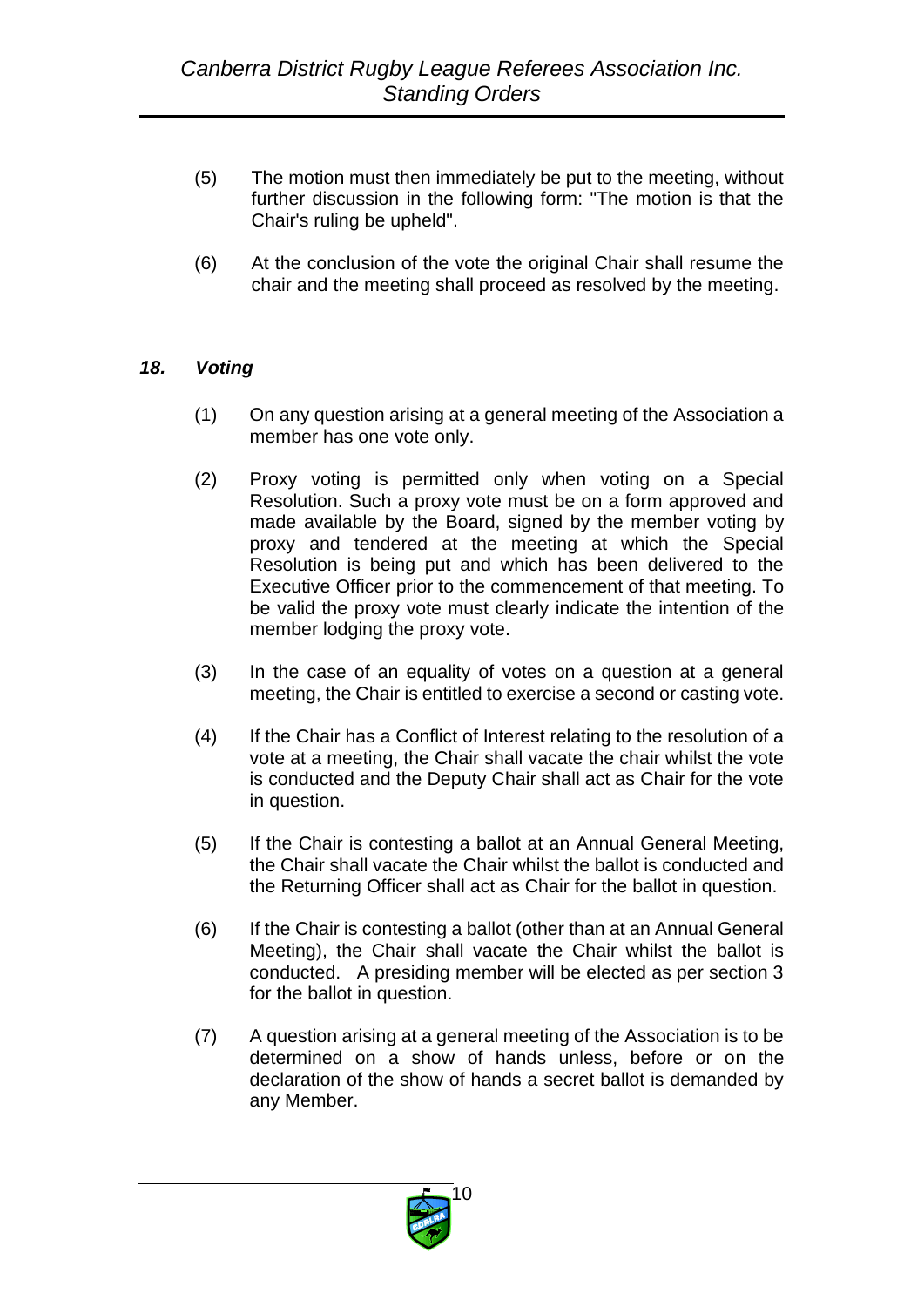- (8) A declaration by the Chair that a resolution has, on a show of hands, been carried or carried unanimously or carried by a particular majority or lost, or an entry to that effect in the minute book of the Association is evidence of the fact without proof of the number or proportion of the votes recorded in favour of or against that resolution.
- (9) At a general meeting of the Association, a secret ballot may be demanded by the Chair or by any member present at the meeting.
- (10) If a secret ballot is demanded at a general meeting, the secret ballot must be taken;
	- (a) Immediately in the case of a secret ballot which relates to the election of the Chair of the meeting or to the question of an adjournment, OR
	- (b) In any other case, in such manner and at such time before the close of the meeting as the chair directs,
- (11) The resolution of the secret ballot on the matter is taken to be the resolution of the meeting on that matter.
- (12) During the conduct of a ballot, no member, delegate or visitor shall enter or leave the meeting room.

#### *19. Conduct of a Secret Ballot*

- (1) If a secret ballot is to be taken, the Chair shall request nominations for two Scrutineers, who shall count all ballots cast. Scrutineers must meet the following criteria:
	- (a) They shall, where possible, be Life Members of the Association;
	- (b) They shall be ineligible to stand for any ballot on which they are acting as a Scrutineer;
	- (c) Their appointment is to be confirmed by the meeting prior to acting a Scrutineer.
- (2) The Scrutineers shall be responsible for the distribution and collection of ballot papers to all eligible voters and the counting of votes cast, once all ballot papers have been collected.

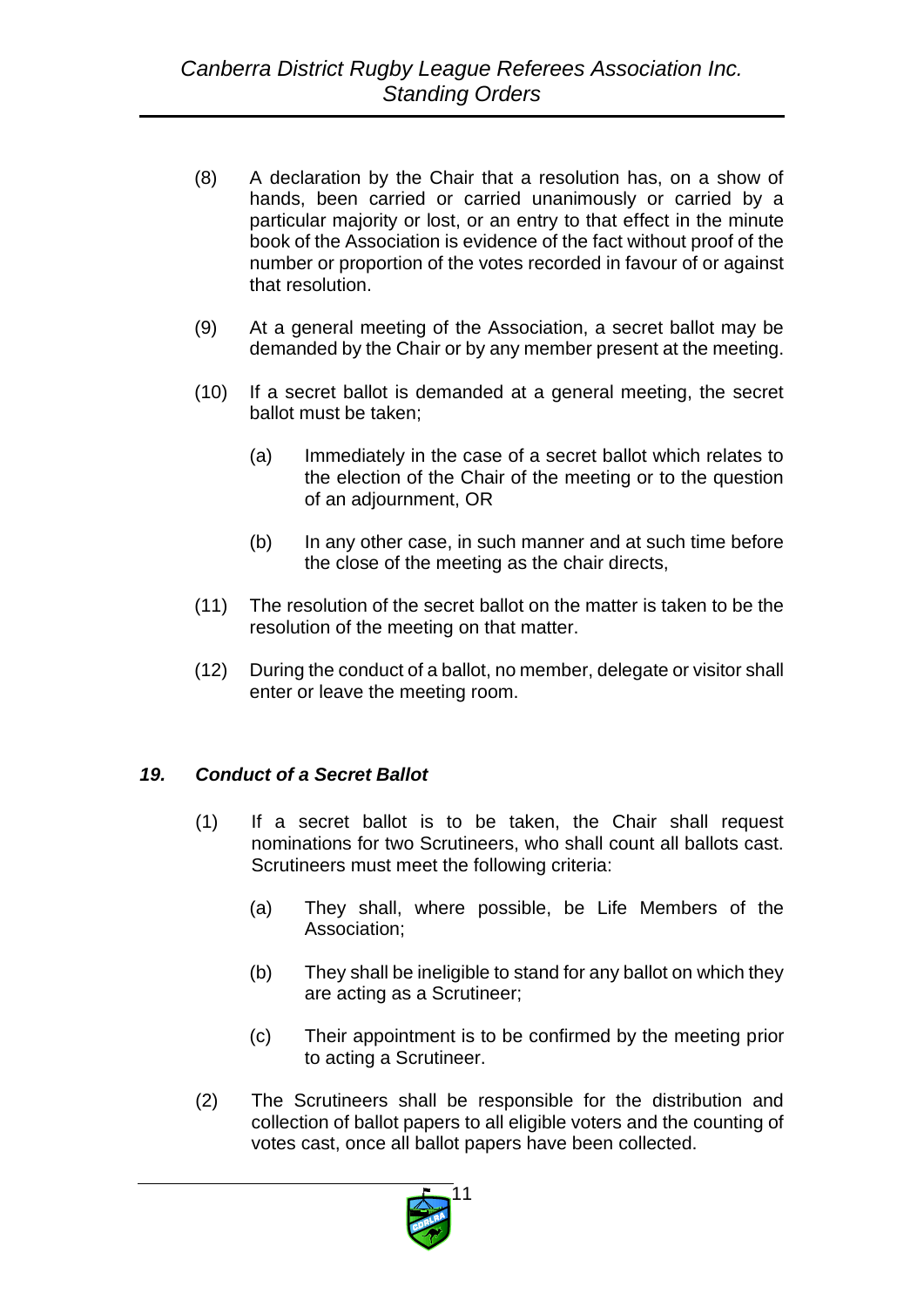- (3) The Chair shall also appoint a Returning Officer, who shall supervise the ballot counting. The Returning Officer must meet the following criteria:
	- (a) They shall be a Life Member of the Association;
	- (b) They shall be ineligible to stand for any ballot on which they are acting as a Returning Officer;
	- (c) Their appointment is to be confirmed by the meeting prior to acting as a Returning Officer.
- (4) The Returning Officer shall confirm the result of any ballot and nominate the winner to the Chair prior to the result being declared by the Chair. The Returning Officer shall also be responsible for declaring the validity of any and all ballots cast.

#### *20. Special Resolution*

A resolution of the Association is a Special Resolution if it is passed by a majority which comprises at least ¾ of eligible members of the Association who vote in person, vote by proxy at a General Meeting of which at least 21 days' written notice specifying the intention to propose the resolution as a special resolution was given.

#### *21. Suspension Of Standing Orders*

A majority of the members present for the meeting may move to suspend any standing order/s for the purpose of re-opening any motion previously dealt with at that meeting or for the consideration of urgent business.

#### *22. Presence at a Meeting*

- (1) Any member or applicant for membership shall be deemed to have been present at a meeting of the Association if they have signed the official attendance sheet during the meeting.
- (2) Members noted as present in the Attendance record shall remain in attendance until the commencement of General Business to have their attendance acknowledged.

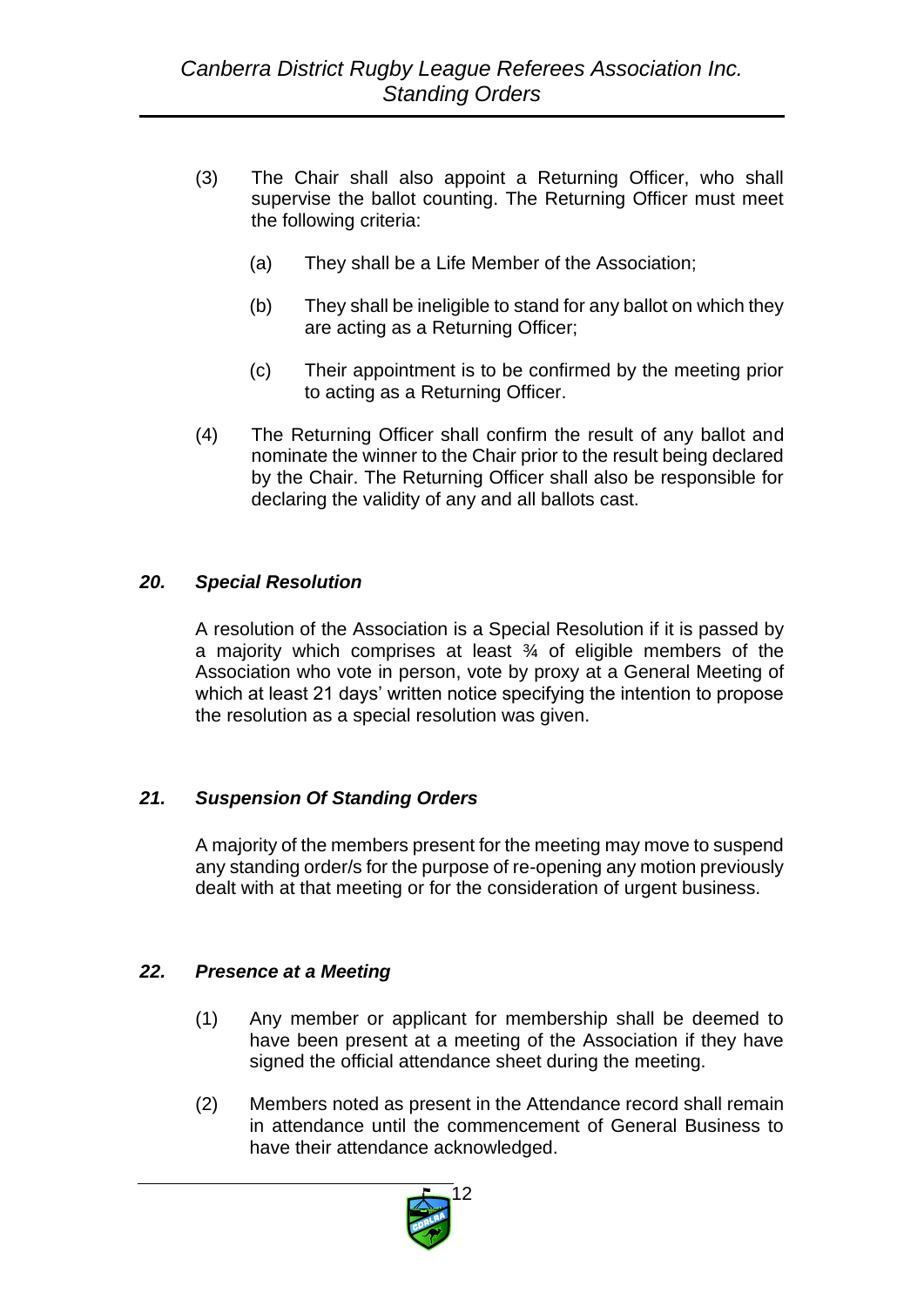- (3) Any member wishing to leave a meeting prior to the commencement of General Business shall "seek leave" from the Chairperson prior to leaving. If such leave is granted, that member's attendance shall be noted for the duration of the meeting.
- (4) Any member who has omitted to sign may be held to have attended such meeting on production of satisfactory evidence of attendance.
- (5) Any member who signs the Attendance Record but leaves a meeting prior to the commencement of General Business shall be deemed to have been absent from the meeting, unless a satisfactory explanation is provided to the Board.
- (6) Any member who is absent from an Association meeting due to a requirement to undertake business for either the Association, or the governing Leagues shall be noted in the Attendance records as being absent on official league business.
- (7) Such absence is to be considered as attendance at the particular meeting, for Attendance Record purposes.

#### *23. Suspension by Chair*

Any member, delegate or visitor guilty of unruly or disorderly conduct or attending a meeting in an intoxicated state may be excluded either by the Chair or by resolution of the meeting.

#### *24. Adjournment*

- (1) The chair of a general meeting at which a quorum is present may, with the consent of the majority of members present at the meeting, adjourn the meeting from time to time and place to place, but no business is to be transacted at an adjourned meeting other than the business left unfinished at the meeting at which the adjournment took place.
- (2) If a general meeting is adjourned for 14 days or more, the Secretary must give written or oral notice of the adjourned meeting to each member of the Association stating the place, date and time of the meeting and the nature of the business to be transacted at the meeting.

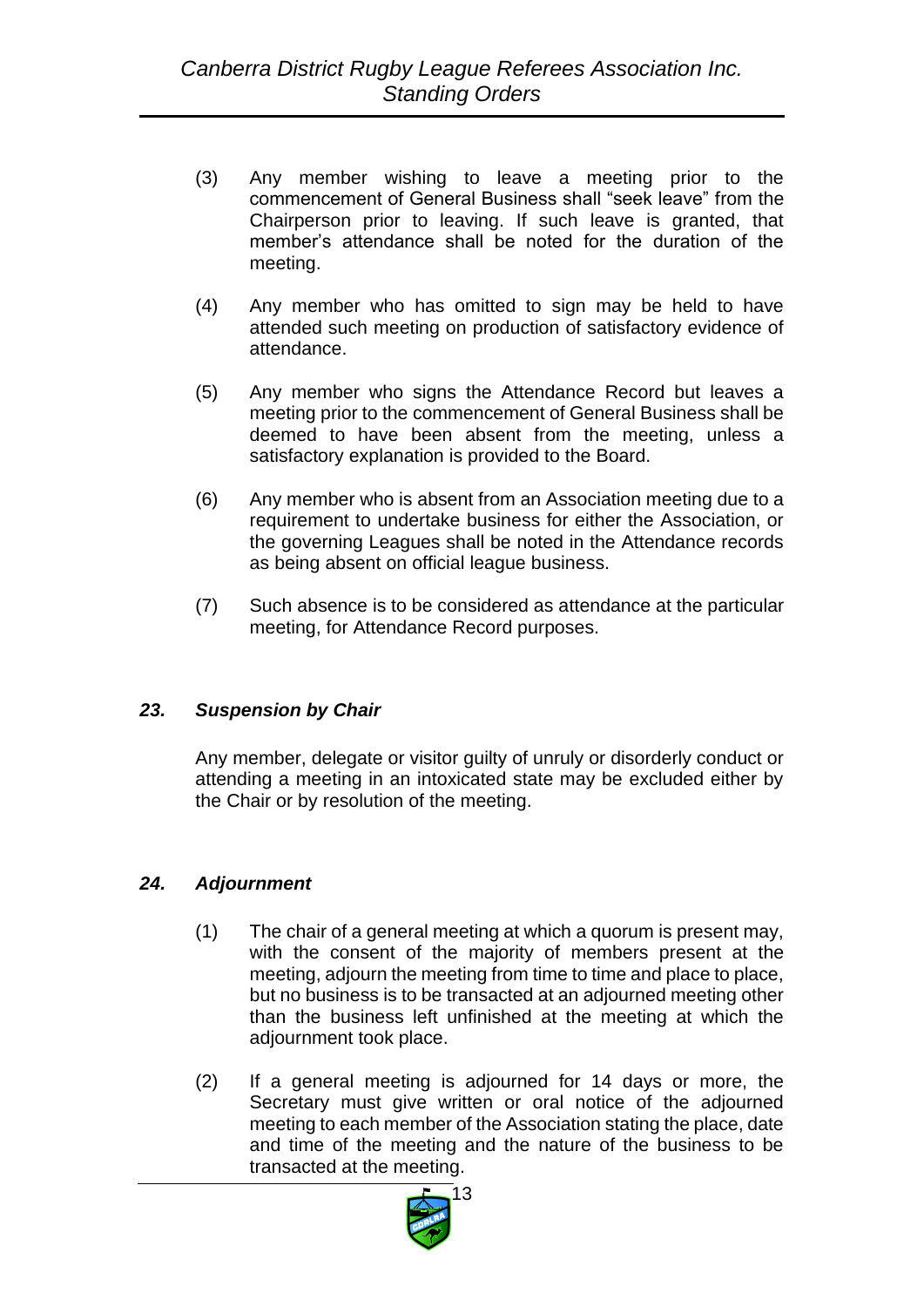(3) Except as provided in 25(1) and 25(2), notice of an adjournment of a general meeting or of the business to be transacted at an adjourned meeting is not required to be given.

#### *25. Notice*

- (1) If the nature of the business proposed to be dealt with at a general meeting requires a special resolution of the Association, the Executive Officer must, at least 21 days before the date fixed for the holding of the general meeting, give notice to each member specifying, in addition to the matter required under paragraph 27.2, the intention to propose the resolution as a special resolution. No business other than that specified in the notice convening a general meeting is to be transacted at the meeting except, in the case of an annual general meeting. Except if the nature of the business proposed to be dealt with at a general meeting requires a special resolution of the Association, the Executive Officer must, at least 14 days before the date fixed for the holding of the general meeting, give a notice to each member specifying the place, date and time of the meeting and the nature of the business proposed to be transacted at the meeting.
- (2) A member desiring to bring any business before a general meeting may give notice in writing of that business to the Executive Officer who must include that business in the next notice calling a general meeting given after receipt of the notice from the member.